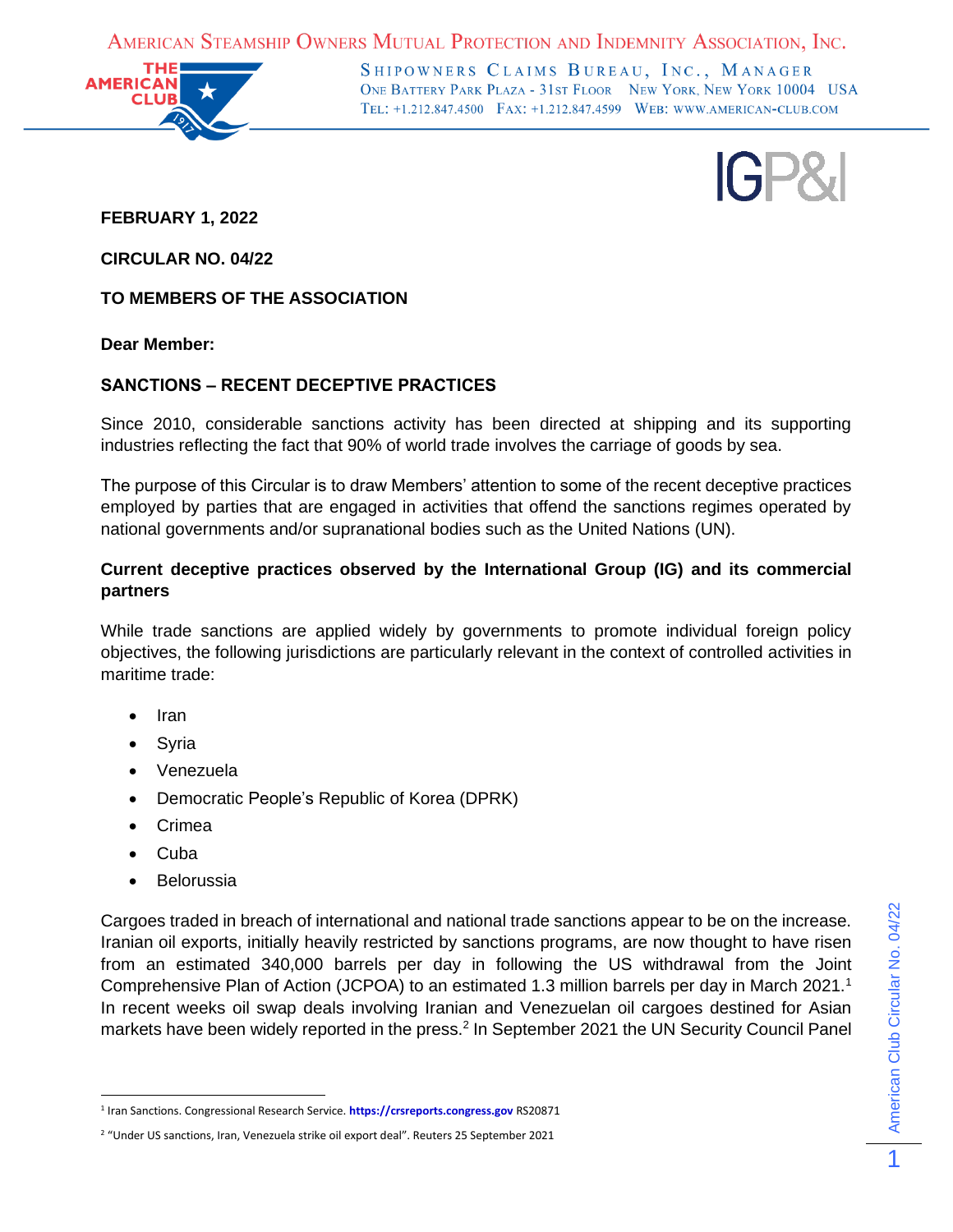



of Experts on the DPRK published an interim report detailing widespread infringements of UN sanctions involving shipping and the DPRK. The report can be accessed by clicking on this link:

# **[S\\_2021\\_777\\_E.pdf \(securitycouncilreport.org\)](https://www.american-club.com/files/files/S_2021_777_E.pdf)**

Some of the techniques used to break sanctions have been in use for several years, while others are newer and have become more prevalent in the last 18 months. All aim to minimize surveillance and detection through confusion or concealment of the identities of vessels, their cargo, geographical location, and navigational activities. Such concealment poses risks for shipowners and their commercial partners who may inadvertently be employed to transport a sanctioned cargo.

These techniques include:

- Manipulating a vessel's Automatic Identification Signal (AIS) to disguise the vessel's location and/or to alter a vessel's digital identity.
- Changing a vessel's physical appearance.
- Falsifying vessel and/or cargo documentation.
- Multiple ship-to-ship cargo transfers to hide the fact that the cargo originated in a country to which a sanctions regime applies.

All these practices present risks for ship owners who, without a properly implemented compliance framework, may find that their vessel is being used to transport sanctioned cargoes.

#### **AIS manipulation**

Considerable emphasis is placed by UN reports and the US and UK maritime advisories<sup>3</sup> on the need to monitor the AIS transmissions of vessels as part of a properly implemented compliance framework.

However, AIS technology and its associated hardware and software were not designed for this purpose; the purpose of AIS was to identify ships in coastal areas and minimize the risk of a collision. Since its function was to promote safety, it was not designed to prevent the signal it transmits from being manipulated and it remains lawful to switch the transmission off in the interests of vessel safety and security.<sup>4</sup>

<sup>&</sup>lt;sup>3</sup> To assist industry in their due diligence programs, the US Department of State, the US Department of the Treasury's Office of Foreign Assets Control (OFAC), and the US Coast Guard published a Global Maritime Sanctions Advisory in May 2020, which provided compliance guidance to a range of marine-related sectors including shipowners, Flag Registries, Classification Societies, banks and insurance companies. In July the same year, the UK followed suit with the publication by the Office of Financial Sanctions Implementation of its own Maritime Guidance to assist entities and individuals operating within the UK maritime shipping sector to better understand their compliance obligations. Both publications emphasized the importance of a comprehensive sanctions' compliance program properly integrated into a business's operational practices.

<sup>4</sup> Regulation V/19 of the International Convention for the Safety of Life at Sea (SOLAS), 1974, as amended, requires all ships of 300 gross tonnage and upwards engaged on international voyages, cargo ships of 500 gross tonnage and upwards not engaged on international voyages and passenger ships irrespective of size to be fitted with an automatic identification system (AIS), as specified in SOLAS regulation V/19.2.4. See paragraph 21 of IMO Resolution A.917(22) which describes the circumstances when AIS may be disengaged - **[A 917 22 \(imo.org\)](https://www.american-club.com/files/files/A_917_22.pdf)**. SOLAS V/34-1 "The owner, the charterer, the company operating the ship as defined in Regulation IX/1, or any other person shall not prevent or restrict the master of the ship from taking or executing any decision which, in the master's professional judgement, is necessary for safety of life at sea and protection of the marine environment."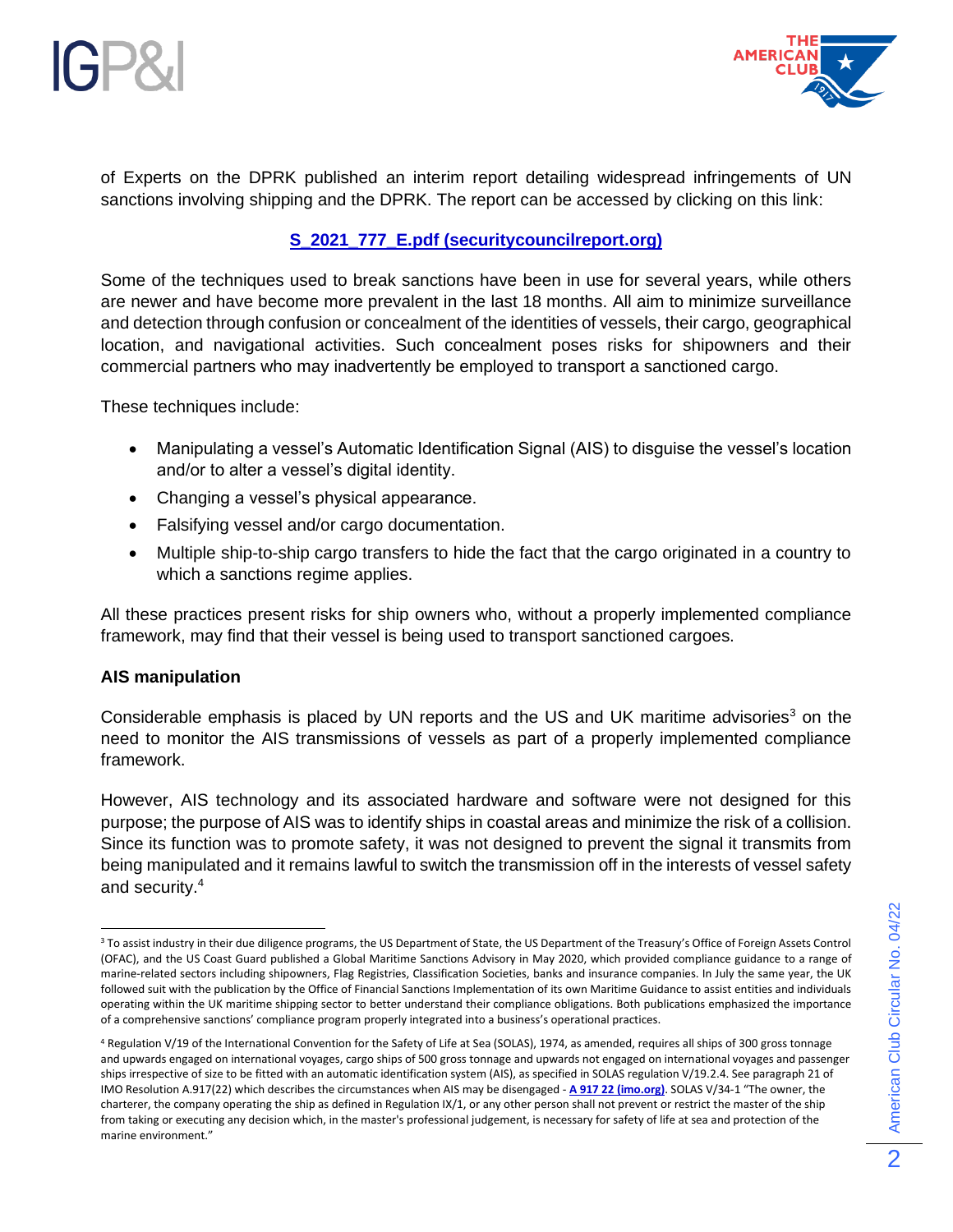



The ability to manipulate or simply turn off the signal leaves AIS vulnerable to exploitation by those breaking sanctions. Although AIS transponders have built-in security features to prevent them from transmitting falsified data, these features are inconsistent across manufacturers and can be circumvented. Depending on the model, the encoded details can be changed using passcodes that are not always well-protected.

In addition to directly tampering with the transmitter, a user can also purchase multiple AIS transponders and so create multiple digital AIS identities from a single vessel. Identity tampering and vessels disguising themselves physically and digitally is increasingly common.

Current techniques include:

### 1. Switching off the AIS.

While switching off of an AIS transponder is permitted in certain circumstances by SOLAS, vessels engaged in sanctions breaking can also switch off their transponders to hide their position and movements. This practice remains common for less sophisticated sanction breakers who rely on legitimate excuses as to why a master might choose to turn off the AIS transmitter and the fact that even a properly transmitted signal might not always be received.

Members engaging in STS operations are therefore advised to monitor the providing vessel's AIS updates for gaps in transmission records. This can be achieved through an AIS monitoring platform or service provided by commercial companies where additional context and algorithms are used to assess whether an unlawful activity may have occurred during gaps in AIS transmission.

In simple cases, operators may attempt to evade sanctions by switching off AIS transponders when, for example, entering the Gulf of Oman and switching it back on after loading or conducting an STS of a sanctioned cargo. More sophisticated entities may create false journeys prior to switching off AIS, to disguise a vessel's true course.

#### 2. GPS/GNSS manipulation (position spoofing).

Some sanctions breakers now falsify the position a vessel broadcasts via its AIS, to disguise the true location of the vessel.

The most rudimentary instances of GPS/GNSS (global navigation satellite system) spoofing simply produce repeat AIS updates in a single location. More sophisticated examples can produce very realistic signals and can only be identified through comparison with additional independent data such as satellite imagery, physical sighting of the vessel, or synthetic aperture radar (SAR) tracks. The IG is concerned that there is an increasing use of GPS/GNSS spoofing to hide the true location of vessels breaking sanctions.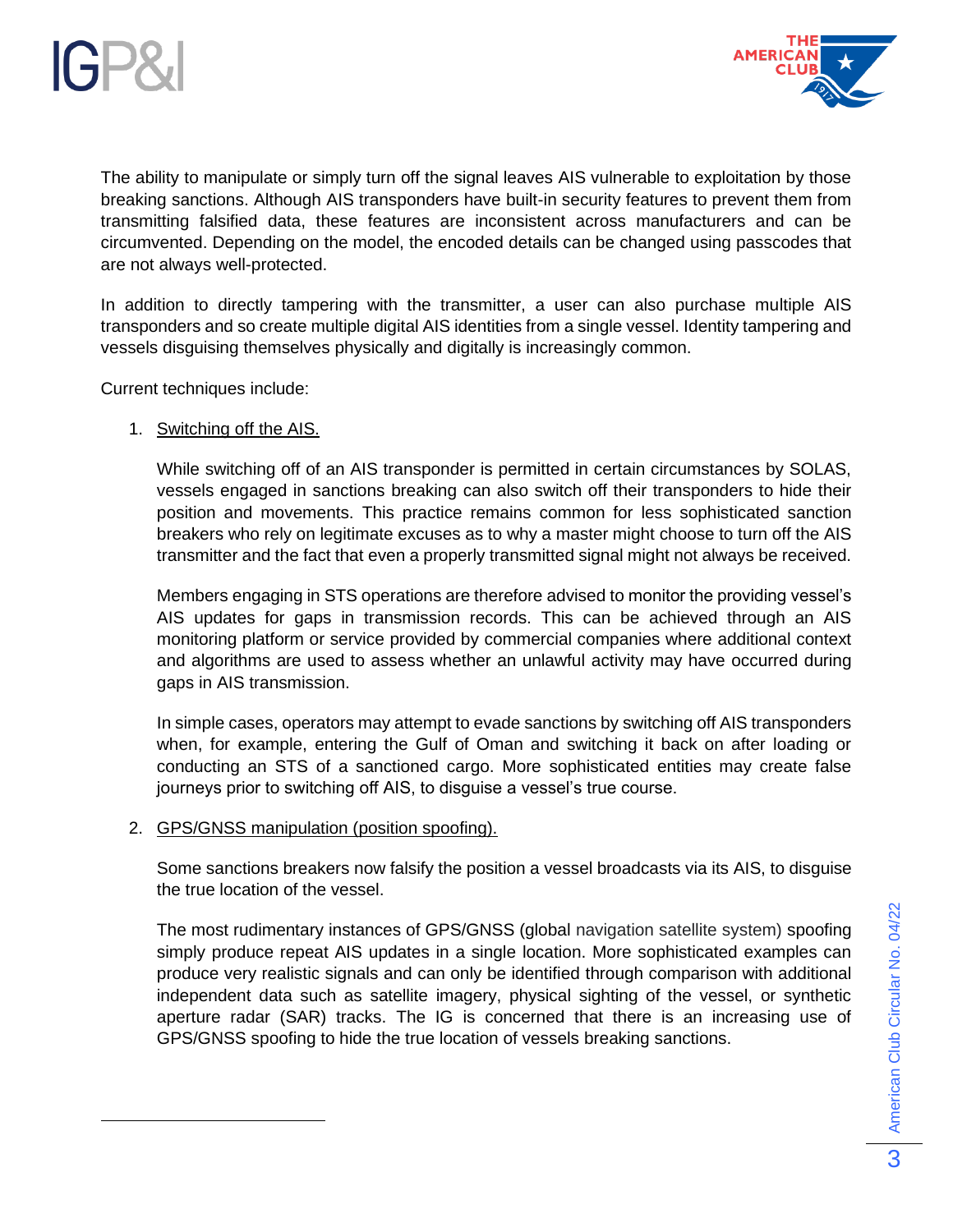



Members may wish to partner with an AIS monitoring platform expert capable of assessing the datasets needed to validate a vessel's true location.

3. AIS misuse.

AIS transmissions are being increasingly used to replicate another vessel's identity. Vessels may transmit an MMSI (maritime mobile service identity) number known to be used by other vessels. As multiple vessels are broadcasting with these numbers, a sanction breaking vessel can "hide" in the noise created by the additional AIS updates or, when replicating another vessel's identity (becoming its "ghost" or "twin"), exploit that other vessel's non-sanctioned status or activity.

The vessel whose identity is ghosted may be an innocent vessel selected at random, or it may be complicit in the sanctions breaking activity handing over its identity at a pre-arranged meeting at sea with the sanctions breaking vessel that then resumes AIS transmissions.

### **Identity tampering**

Increasingly sophisticated techniques are being used by sanctions breakers to disguise the identity of a vessel.

1. Physically altering a vessel's appearance.

Satellite imagery and other surveillance techniques are used by civil and military observers to identify sanctions breaking vessels. Increasingly sanctions breakers will alter a vessel's features such as the color of the deck or hull to hinder automated analysis. Key structural features may also be covered with tarpaulin.

2. Physically altering a vessel's identity.

A number of recent publications<sup>5</sup> provide examples in which a vessel's name and IMO number as they appear on the side of a vessel are altered. AIS transmissions will reflect the vessel's assumed identity as will all relevant documentation.

3. Altering the vessel's registered identity.

There have also been examples of where vessels have assumed a false new identity registered with the IMO as a "clean" identity for it to trade under.

## **False documents**

The creation of false vessel and cargo documentation is used to deceive parties and states as to the origin of the cargo and is often seen alongside AIS manipulation. False cargo documentation will

<sup>5</sup> "Unmasked. Vessel Identity Laundering and North Korea's Maritime Sanctions Evasion" C4ADS 2021; Midterm Report of the UN DPRK Panel of Experts S/2021/777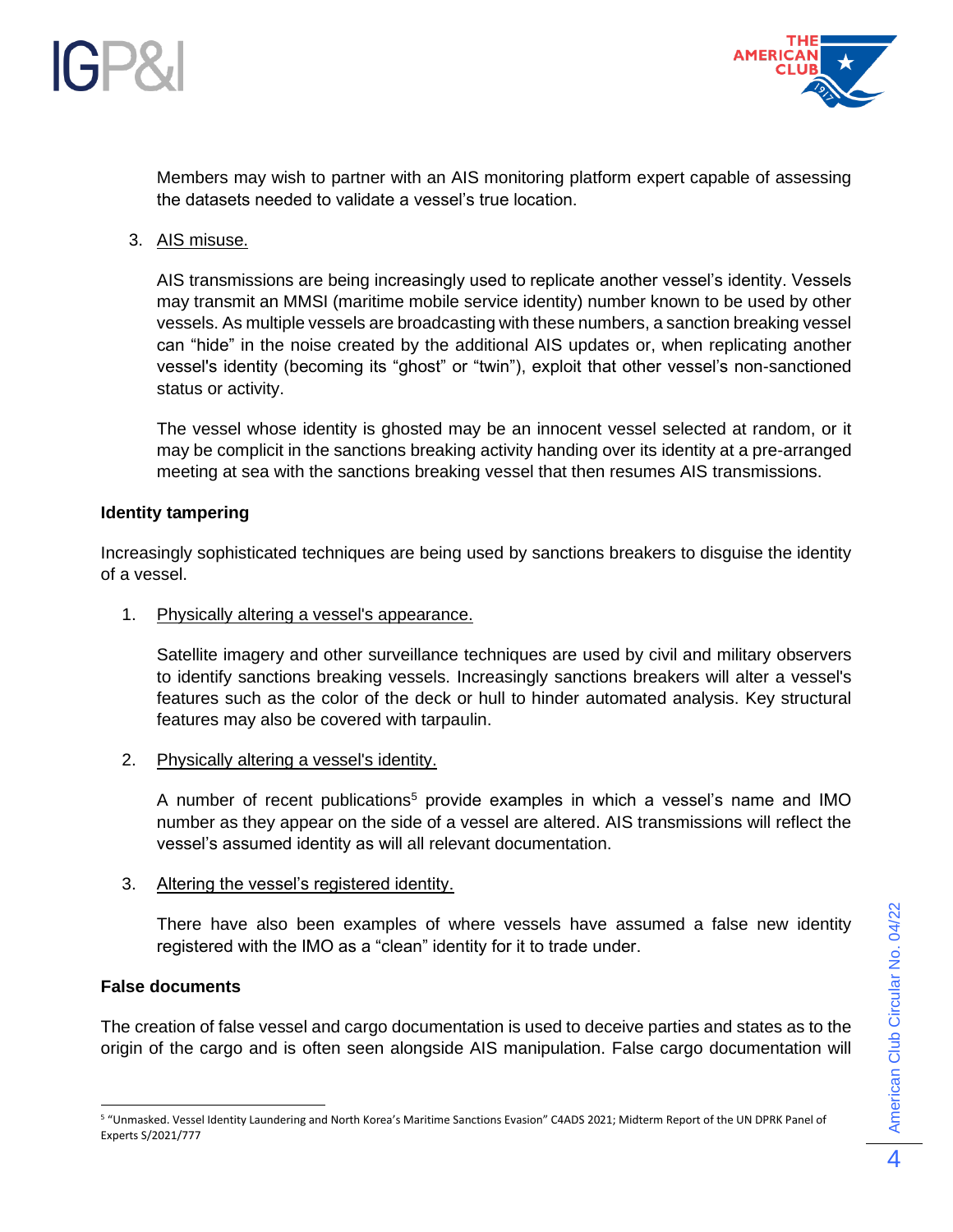



routinely misdescribe the origin or characteristics of the cargo and reference the false name and / or identity of the sanctions breaking vessel.

As part of the false identity selected for the documentation there may be a false flag. Several flag registries that have specific advantages for sanctions evasion are used for this. Specifically, these registries provide no easy means of communication, making it difficult to verify details. Some of the false flag registries may either not exist or be closed to foreign vessels. Another warning sign is vessels changing flags frequently within a short period of time, so called "flag hopping".

A further tactic observed is the use of complex business structures, including shell companies and/or multiple levels of ownership and management, to disguise the involvement of sanctioned parties in the operation of a vessel. Frequent changes to the ownership of a vessel, or the vessel's management, may also be a warning sign that something is amiss. Instances of vessels being bought, performing only one voyage from a high-risk area then being transferred to new owners just after completion of each voyage has been observed and may the involvement of parties systematically engaging in sanctioned trade operating the vessels.

Verifying false documentation is extremely challenging requiring checks and corroboration from several sources – for example do the port lists show that a vessel actually called at the port within the timeframe that it purported to load the cargo? Members may wish to check with a trusted local shipping agent in that port.

## **Ship-to-ship (STS) cargo transfer**

STS operations currently present considerable risks for innocent shipowners. STS operations can be used to disguise the true origin of a cargo. A cargo may be transferred multiple times and mixed with other cargo which when combined with false or partly false documentation may make identification of the true characteristics of the cargo extremely difficult.

IG clubs have also witnessed instances in which it appears that more sophisticated sanctions breakers know when satellite imagery will be collected and take this into consideration when planning illicit STS operations.

STS operations that are used to obscure the origins of an unlawful cargo routinely take place in areas where legitimate STS operations would be expected to occur and are consistent with the false description of the cargo. For example, Iranian oil is often said to be described as of Iraqi origin with any STS operation carried out in the Persian Gulf or in areas of East Asia areas that are consistent with the trading of Iraqi oil.

STS operations should not be viewed in isolation. A legitimate operation between a vessel and a partner vessel may still present an exposure to sanctions if the partner vessel has previously engaged in an STS operation with a vessel carrying sanctioned cargo.